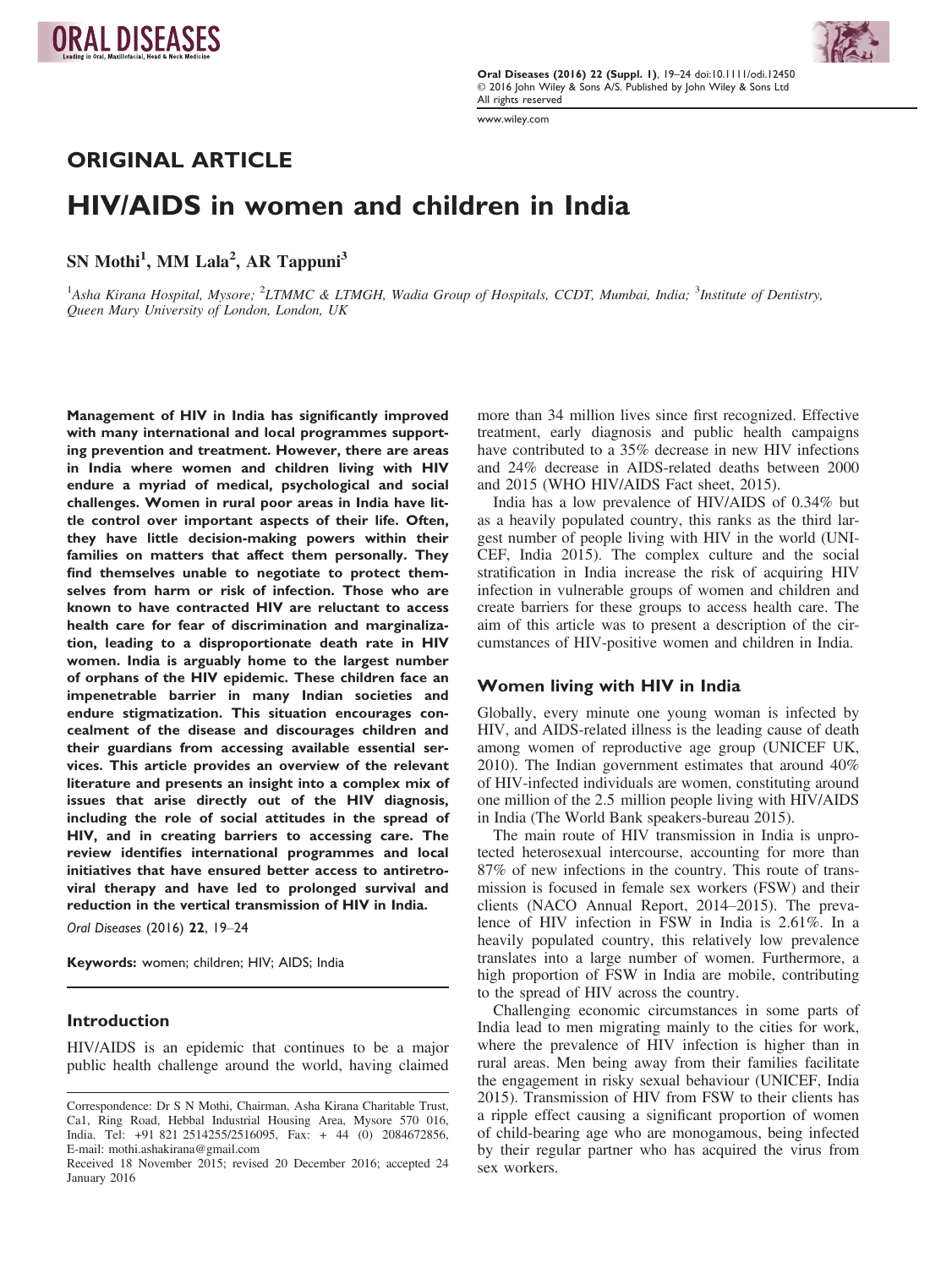Oral Diseases

Encouragingly, public health programmes have been implemented in some areas in India (Kumar et al, 1998; Jana et al, 1998) and recent figures have shown a decline in HIV infection as a result. In 2013–2014, 74% of pregnant women in India were tested for HIV. Although this ratio did not meet the set target, it still meant that 9.7 million pregnant women had access to HIV information and treatment if needed. Of the 12 000 pregnant women found to be living with HIV, 84% were provided antiretroviral drugs to prevent mother-to-child transmission (NACO Annual Report, 2013–2014). Despite this, HIV infection rates have been on the increase among women and their infants in some states of India, probably due to complex social and cultural issues that limit the effectiveness of prevention programmes. HIV-positive women in India continue to face health, social and economic ramifications. Gender inequalities and the low status of women limit their access to resources. Women feel powerless and unable to protect themselves as they are in no position to negotiate safe sex within or outside of marriage.

Women diagnosed with HIV infection face widespread stigma propagated by the misconception that HIV only affects men who have sex with men, sex workers and drug abusers (UNAIDS report, 2012). Often women are held responsible for infecting the rest of the family. With their children, they are ostracized from families, communities, workplaces and schools. Stigma and discrimination are also very common within the healthcare sector. Negative attitudes among healthcare staff prevent people from disclosing their status or seek treatment (Solomon et al, 2016).

A study comprising 757 women living with HIV who had been pregnant within the past 18 months in six Asian countries (Bangladesh, Cambodia, India, Indonesia, Nepal and Vietnam) reported that significant number of pregnant women living with HIV in these regions are denied their right to health care and are subjected to discrimination from health professionals, including refusal of care provision and antenatal care, coerced abortion and sterilization (Women of the Asia Pacific Network of People Living with HIV, 2012; Head et al, 2014).

Programmes to reduce the rate of infection provide equality in provision of health care and promote women's well-being, which have been established for some time in India. A joint directive from the National AIDS Control Programme and the National Rural Health Mission has stated explicitly that universal HIV screening should be included as an integral component of routine antenatal care, with an objective of ensuring that pregnant women diagnosed with HIV get linked to HIV services for their own health as well as to ensure prevention of HIV transmission to their babies. The WHO recommends providing lifelong ART for all HIV-positive pregnant and breastfeeding women, which will not only help reduce mother-tochild transmission but will also significantly improve women's health and prevent the spread of infection to their partners. Reaching this at risk group remains a challenge. As many as half of all pregnant women in India do not give birth in institutional settings, particularly if they live in poor rural areas, and thus will probably never get access to HIV testing even if it was available in hospitals.

There are also concerns of inadequate training of healthcare workers, which results in misinformation and high level of stigmatization against HIV/AIDS individuals, discouraging women from disclosing their status and from attempting to seek treatment. The National AIDS Control Programme currently in phase IV, is aiming to utilize mass media campaigns and existing interventions to eliminate of stigma and discrimination by 2017 (NACO Annual Report, 2013–2014).

There has been support for women in India in challenging human rights violations through powerful stories and essays. Calls for urgent action to end the AIDS epidemic and violence against women focused on addressing women's rights and encouraging their empowerment and increase capacity of healthcare service provision (UNAIDS, 2014).

The ambitious goal of 'zero new HIV infections, zero discrimination and zero AIDS-related deaths' made on Worlds AIDS day in 2010 (Sidibe, 2010) will be made more realistic if the barriers to prevention, treatment and care for HIV women and children are tackled.

# Children living with HIV in India

Globally, every minute a baby is born with HIV, passed on by their mother during pregnancy, or delivery (UNI-CEF UK, 2010). There are 3.2 million children younger than 15 years living with HIV worldwide. The Indian Government have estimated that 3.5% of the 2.5 million HIV-positive individuals are children  $\leq 15$  years of age (The World Bank speakers-bureau, 2015).

In India, the rate of perinatal transmission of HIV is 5.7%, with approximately 23 000 newly born HIVinfected children annually (NACO Annual Report, 2013– 2014) A small proportion are infected by contaminated needles and unsafe blood transfusion, but mother-to-child transmission of HIV is by far the most significant route of transmission in children <15 years. Therefore, successful management of the disease in pregnant women is essential for the prevention of HIV transmission to children.

During 2013, around 54% of pregnant women globally were not tested for HIV and were therefore unaware of their HIV status; of those who got tested and were diagnosed to be infected, 70% received the necessary treatment needed to prevent mother-to-child transmission, thereby averting approximately 900 000 new HIV infections in children (The Gap Report UNAIDS, 2014). The overall rate of mother-to-child transmission declined to approximately 17% in 2013, but this was still well below the goal set by the Joint United Nations Program on HIV/ AIDS in its 'Countdown to Zero' Global Plan, of eliminating new HIV infections among children and keeping their Mothers alive by 2015 (UNAIDS, 2011, 2013).

Older children in India can also be vulnerable to acquiring the disease especially if they suffer from extreme poverty and are living on the streets. Social problems that inflict this group of children are multifaceted (Figure 1) and include child trafficking, and exploitation for sex and cheap labour (Mothi et al, 2012). Adolescents with longstanding HIV infection often face considerable physical challenges including delayed growth and development and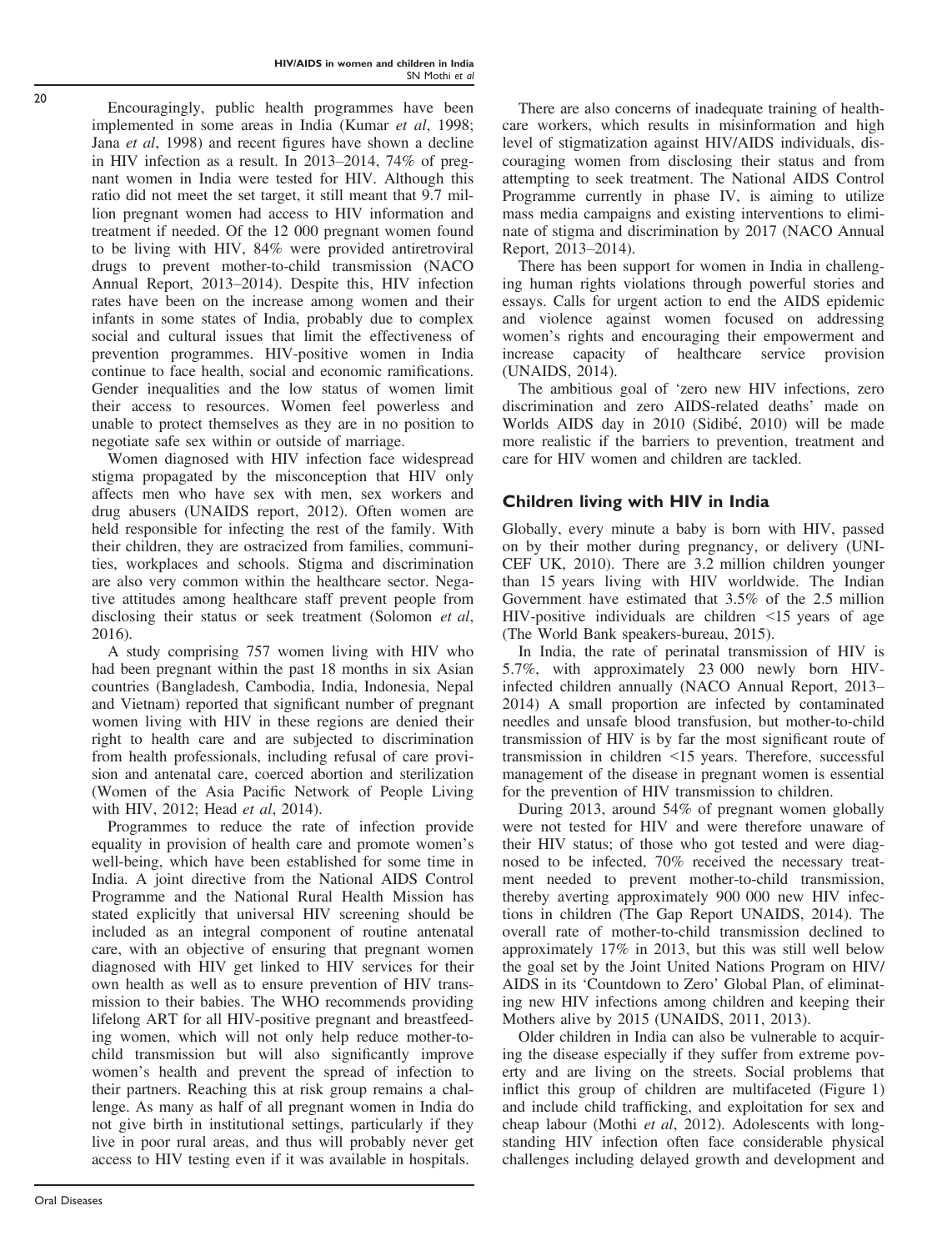HIV/AIDS in women and children in India SN Mothi et al



Figure 1 Challenges of Children with HIV/ AIDSSource: Mothi SN. Orphans of the AIDS Epidemic. Mamatha M. Lala, Rashid H. Merchant. 'Principles of Perinatal & Pediatric HIV/AIDS', India, Jaypee Brothers Medical Publishers (P) Ltd, 2012.

late puberty. Psychological and social factors deeply impact the ability to deal with the illness as these children are faced with the dilemmas of disclosing their status, transition from paediatric to adult care, and the choice of appropriate treatment regimens and adherence. Their caretakers often fear the impact of disclosure on the child's psychological status and emotional health and tend to rationalize that concealing the HIV status is in the child's interest.

If the condition is managed successfully, the transition of HIV from an acute terminal illness to a chronic manageable illness will have major consequences for children. There is a need in this group of patients for ongoing psychosocial support to help cope with not just the illness but the transitioning from childhood to adulthood and associated issues of education, employment, social security, sexuality and relationships. There is a pronounced need for a strong advocacy to implement legislations on basic rights of these adolescents (Cherie-Ann et al, 2011).

# HIV antiretroviral treatment in India

Fifty-one per cent of AIDS-related deaths in Asia happen in India, which maybe a reflection on the low treatment coverage in the country of 36% (UNAIDS The Gap Report, 2014). Substantial progress has been achieved in India with respect to treating HIV as there has been a move to the more effective drug regimens following the current WHO recommendations (NACO National Guidelines, 2013).

Pregnancy in women found to be infected by HIV should be classified as high-risk pregnancy and managed by a multidisciplinary team (Kaizad *et al.* 2010). The immediate concerns of a woman informed of HIV infection in pregnancy are perhaps support and counselling especially regarding her own health, probability of foetal infection and how to prevent it, and disclosure to her partner and family members. Therefore, the support offered for HIV-positive women should include social and psychological support as well as medical management.

Although more children are receiving ART globally, access remains unacceptably low with only 3 of 10 eligible children are receiving HIV treatment worldwide. The situation for children in India is similar where they are under-represented among those receiving ART (World Health Organization, 2013).

The WHO reinforces the need to reach out to children as early as possible, recommending initiation of ART for all HIV-positive children younger than 5 years. Currently, 2.6 million children worldwide are eligible for treatment (UNAIDS The Global Plan, 2013). In India, there are approximately 145 000 children below the age of 15 years living with HIV, and as of March 2014, the number of

 $21$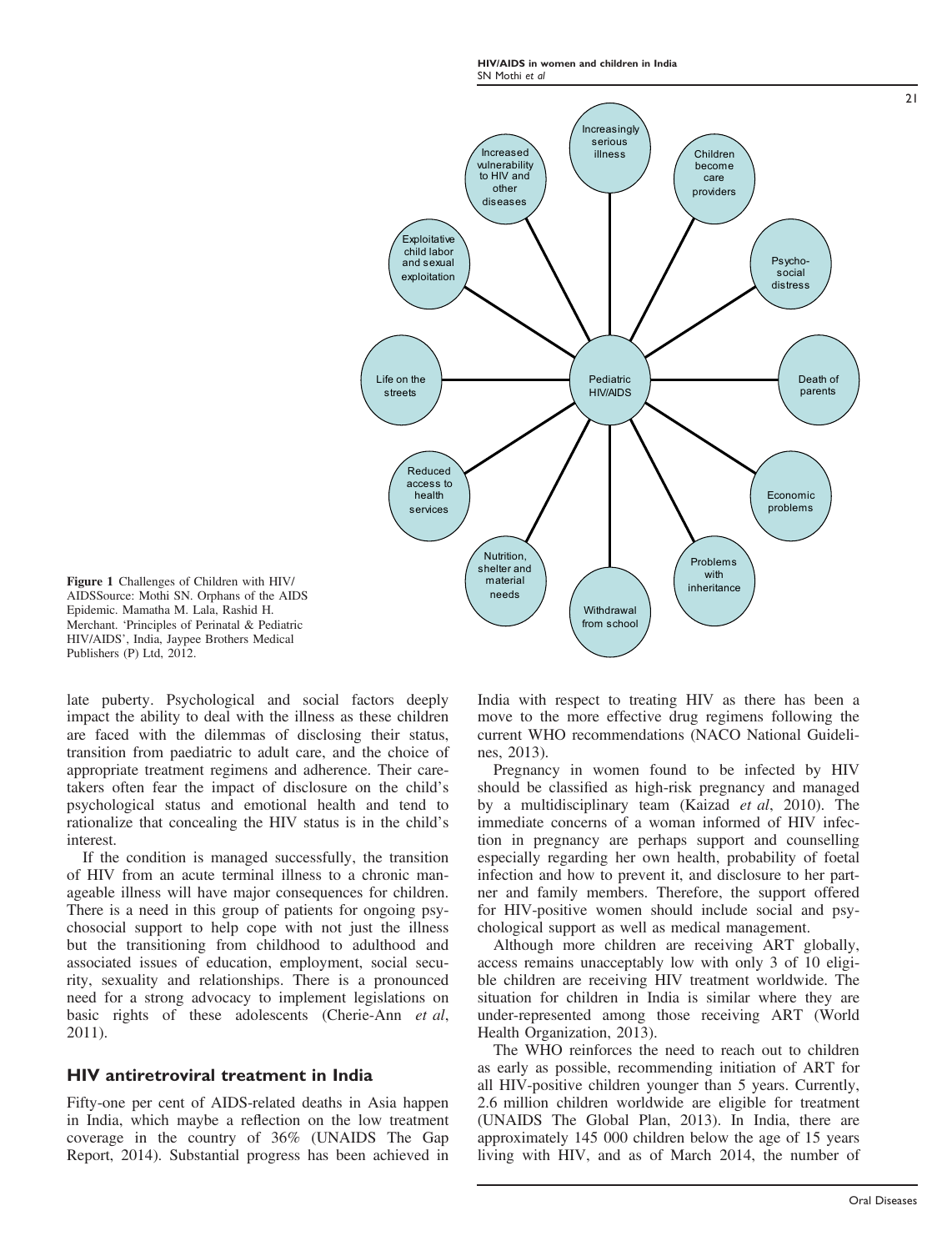children registered in ART centres was 1 06 824 children, 42 015 of whom are receiving free ART.

Early diagnosis and treatment initiation are crucial to improve management of HIV-infected children. Although there is an increase in early diagnosis among infants, early initiation of treatment is not implemented, and hence, there is a lag of ART provision in children as compared with adults (Lala and Merchant, 2014).

Emphasis has been laid on aligning the treatment recommendations for children with those of adult such as the use of potent first-line regimens with non-thymidine analogs, viral load based monitoring and protease inhibitor based as a first-line regimens in children <3 years irrespective of their mother's status (World Health Organization, 2013).

As for the infected children, the critical preliminary steps for better management are prioritizing early diagnosis and treatment initiation. Although current regimens have substantially and dramatically decreased AIDSrelated opportunistic infections and deaths, retention in care with lifelong adherence is imperative to achieve and maintain viral suppression as well as prevent drug resistance. Availability of fixed-dose-combinations has led to regimens with lower toxicity, lower pill burden and lower frequency of medication administration, which are factors associated with better adherence and clinical outcomes. However, these children face daunting challenges of lifelong adherence and exposure to potentially toxic drugs requiring continued vigilance in the context of being orphaned or having parents who are themselves battling the consequences of HIV. Treating the HIV infection has to be supplemented by managing other equally crucial aspects being the successful ongoing management of concurrent nutritional deficiencies and co morbidities, which are ever so common accompaniments, as well as sensitively addressing the growing psychosocial, financial and developmental needs of these children as they grow.

It is alarming to note that patients are experiencing firstand second-line treatment failures in resource-limited settings and currently have no or limited access to third-line regimens. Strengthening awareness about prevention and care for HIV, making diagnostic tests and child friendly formulations including third-line and salvage regimens readily available in resource-limited settings are urgently needed.

The targeted interventions and treatment are becoming more widespread in India. These programmes have to be sustained and expanded rapidly in high-risk areas and reach those population groups that are most at risk (The World Bank speakers-bureau, 2015).

# Prevention of HIV in women and reducing transmission to children

Preventing HIV infection in women and treating those who are already infected are key to reducing the HIV infection rate in children. A UNICEF report stated four strategic elements of preventing HIV infection: preventing vertical transmission of HIV, preventing HIV infection in couples of child-bearing age, avoiding unplanned pregnancies in HIV-positive women and protecting HIV children and their families (UNICEF, India, 2015).

In India, the transmission of the virus from via the mother-to-child route during pregnancy, labour and delivery or breastfeeding is called parent-to-child transmission to emphasize the role of the father in both the transmission of the virus and management of the infected mother and child (UNICEF, India, 2015).

Women empowered with awareness and knowledge will have the self-confidence to confront the social, sexual and gender norms that make them vulnerable to HIV. Availability of HIV prevention tools to women, be it barrier contraception or treatment as prevention, is essential to enable women to be in control. The study on 'Gender Impact of HIV and AIDS in India' clearly shows that there is need to design programmes to empower women to negotiate safe sex with their husbands, access to information on HIV. Addressing the issue of human rights and equality, disseminating knowledge and encouraging positive behaviour are thus extremely important in the campaign against AIDS (The World Bank speakers-bureau, 2015).

There is significant improvement in awareness due to efforts by the Indian government. Nevertheless, the stigma and discrimination against risk groups and people living with HIV and AIDS remain part of the culture, undermining efforts to reach out with effective preventative and therapeutic interventions to vulnerable groups (The World Bank speakers-bureau, 2015).

HIV transmission from mother to child has been essentially eliminated in the developed world, proving that HIV infection via this route is largely preventable. Recent advances in ART, the implementation of antenatal screening and the employment of early treatment, lead to a dramatic reduction to a negligible rate in perinatal transmission in most high-income countries, with many low- and middle-income countries already moving closer towards achieving this. Nevertheless, this route of transmission has not been prevented totally and children worldwide continue to be born with HIV. Parent-to-child transmission of HIV in India can be controlled with universal screening and therapy coverage. Appropriate antenatal, perinatal and postnatal management across all geographic boundaries are essential in reducing transmission via the mother-to-child route. In this respect, progress has been made in India as the country as a whole successfully transitions to the more efficacious treatment regimen in a phased manner, in line with the current WHO recommendations (National AIDS Control Organization, 2013).

In addition, there have been local initiatives in India as well as global programmes to raise awareness of the problem of the high rate of HIV infection in women and children. The Joint United Nations Programme on HIV/AIDS in its 'Countdown to Zero' Global Plan declared a commitment towards the elimination of new HIV infections among children and keeping their mothers alive (UNAIDS, 2011, 2013). UNICEF report (2013) recommends the good practice of outreach approach of following up women who have tested positive, through their pregnancy and delivery and the continuum of care for these women and their families (UNICEF report, 2013).

Correcting preconceived ideas and modifying attitudes and behaviour have a significant role in tackling the social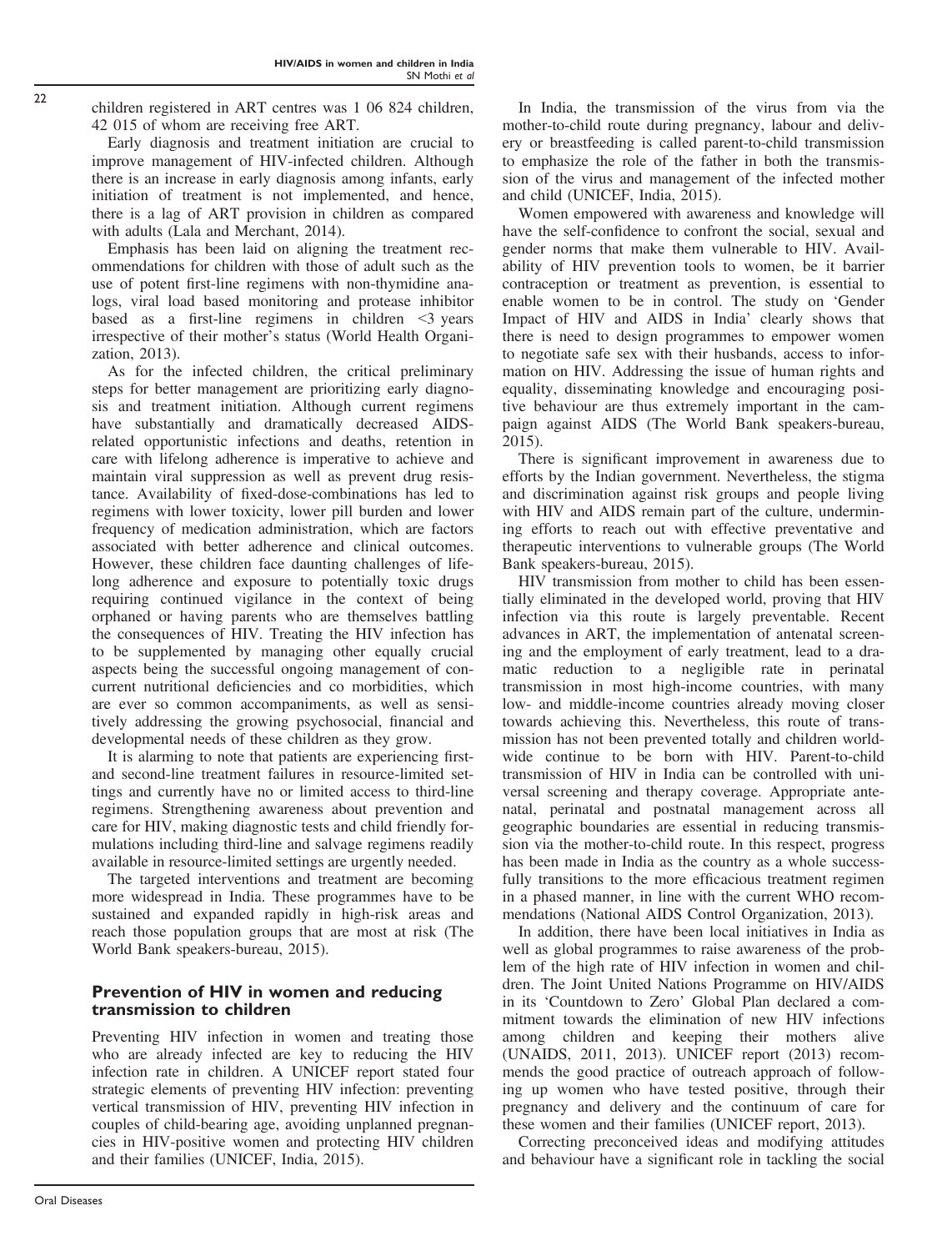barriers to prevention and care that women and children in India are exposed to. In this respect, there have been several programmes empowering women and promoting their well-being. Marking the International Day for the Elimination of Violence against Women on 25 November, the UNAIDS emphasized that achieving zero tolerance for violence against women and girls and realizing total gender equality are essential for achieving the goal of seeing the end of the AIDS epidemic (UNAIDS, 2014).

There are international efforts to support the Indian government to stop and reverse the HIV/AIDS epidemic in India, and lessen its effect on affected women and children. UNICEF is assisting the government to improve the programmes of preventing the vertical transmission of HIV and to increase access to treatment. There is support for the reduction of stigma and discrimination against people living with HIV to ensure that they get equal access to healthcare provision and social services (NACO, 2013).

International workshops such as the World Workshop for HIV/AIDS held in Hyderabad, India, in 2015 bring together experts from around the world to identify and prioritize research, clinical and social HIV-related issues (Tappuni and Shiboski, 2016) and increase awareness of the specific challenges that HIV is presenting in India (Paranjape and Challacombe, 2016).

# Author contributions

SN Mothi, MM Lala and AR Tappuni contributed to the review of the the subject and to the witting of the manuscript.

- Cherie-Ann P, Lala MM, John F (2011). Adherence to antiretroviral therapy in children – challenges and strategies. In: Lala MM, Merchant RH, eds. Principles of perinatal and pediatric HIV/AIDS. Jaypee Brothers Medical Publishers (P) Ltd: New Delhi, India, pp. 533–549.
- Head SK, Zweimueller S, Marchena C, Hoel E (2014). Women's lives and challenges: equality and empowerment since 2000. USAIDS. Available at: [http://dhsprogram.com/pubs/pdf/OD66/](http://dhsprogram.com/pubs/pdf/OD66/OD66.pdf) [OD66.pdf](http://dhsprogram.com/pubs/pdf/OD66/OD66.pdf) [accessed on 14 October 2015].
- Jana S, Bandyopadhyay N, Mukherjee S, Dutta N, Basu I, Saha A (1998). Sonagachi STD/HIV Intervention Project, Calcutta, India. AIDS 12 (Suppl B): S101–S108.
- Kaizad DR, Parikshit TD, Lala MM (2010). Recent trends in mother to child transmission of HIV in pregnancy. J Obstet Gynecol India 60: 395–402.
- Kumar MS, Mudaliar S, Daniels D (1998). Community-based outreach HIV intervention for street-recruited drug users in Madras, India. Public Health Rep (1974) 113 (Suppl 1): 58–66.
- Lala MM, Merchant RH (2014). After 3 decades of paediatric HIV/AIDS – where do we stand? Indian J Med Res 6: 704–706.
- Mothi SN, Swamy VHT, Karpagam S, Lala MM, Khedkar RG (2012). Adolescents living with HIV in India – the clock is ticking, symposium on pediatric HIV/AIDS. Indian J Pediatr 79: 1642–1647.
- National AIDS Control Organization (2013). Updated guidelines for prevention of parent to child transmission of HIV using multi-drug antiretroviral regimen in India. Available at:

[http://naco.gov.in/upload/NACP%20%20IV/18022014%20BSD/](http://naco.gov.in/upload/NACP%20%20IV/18022014%20BSD/National_Guidelines_for_PPTCT.pdf) [National\\_Guidelines\\_for\\_PPTCT.pdf](http://naco.gov.in/upload/NACP%20%20IV/18022014%20BSD/National_Guidelines_for_PPTCT.pdf) [accessed on 23 October 2016].

- National AIDS Control Organization Annual Report (2013– 2014). Available at: [www.naco.gov.in/upload/2014%20mslns/](http://www.naco.gov.in/upload/2014%20mslns/NACO_English%202013-14.pdf) NACO English%202013-14.pdf [accessed on 23 October 2016].
- National AIDS Control Organization Annual Report (2014– 2015). Available at: [http://aidsdatahub.org/annual-report-2014-](http://aidsdatahub.org/annual-report-2014-2015-national-aids-control-organization-2015) [2015-national-aids-control-organization-2015](http://aidsdatahub.org/annual-report-2014-2015-national-aids-control-organization-2015) [accessed on 23 October 2016].
- Paranjape R, Challacombe SJ (2016). HIV/AIDS in India: overview of the Indian HIV epidemic. Oral Dis 22(Suppl 1): 10–14.
- Sidibé M (2010). World AIDS day message: zero new HIV infections. Zero discrimination. Zero AIDS-related deaths. December 2010, The Joint United Nation Programme HIV. Available at: [http://www.unodc.org/documents/lpo-brazil/noticias/2010/](http://www.unodc.org/documents/lpo-brazil/noticias/2010/12/20101201_UNAIDS_EXD_WAD_Msg_en.pdf) [12/20101201\\_UNAIDS\\_EXD\\_WAD\\_Msg\\_en.pdf](http://www.unodc.org/documents/lpo-brazil/noticias/2010/12/20101201_UNAIDS_EXD_WAD_Msg_en.pdf) [accessed on 23 October 2016].
- Solomon S, Kumarasamy N, Challacombe SJ (2016). The social impact of HIV/AIDS in India. Oral Dis 22(Suppl 1): 15–18.
- Tappuni AR, Shiboski C (2016). Overview and research agenda arising from the 7th World Workshop on oral health and disease in AIDS. Oral Dis 22(Suppl 1): 211–214.
- The World Bank speakers-bureau (2015). Available at: [http://](http://www.worldbank.org/en/about/speakers-bureau) [www.worldbank.org/en/about/speakers-bureau](http://www.worldbank.org/en/about/speakers-bureau) [accessed on 20 October 2015].
- UNAIDS (2013). Countdown to Zero. Global Plan towards the Elimination of new HIV infections among Children 2011–15. Available from: [www.unaids.org/](http://www.unaids.org/%e2%80%a6/unaids/%e2%80%a6/unaidspublication/%e2%80%a6/20110609_JC2137_Global+-Plan-Elimination-HIV-Children_en-1.pdf)...[/unaids/](http://www.unaids.org/%e2%80%a6/unaids/%e2%80%a6/unaidspublication/%e2%80%a6/20110609_JC2137_Global+-Plan-Elimination-HIV-Children_en-1.pdf)...[/unaidspublicati](http://www.unaids.org/%e2%80%a6/unaids/%e2%80%a6/unaidspublication/%e2%80%a6/20110609_JC2137_Global+-Plan-Elimination-HIV-Children_en-1.pdf) [on/](http://www.unaids.org/%e2%80%a6/unaids/%e2%80%a6/unaidspublication/%e2%80%a6/20110609_JC2137_Global+-Plan-Elimination-HIV-Children_en-1.pdf)...[/20110609\\_JC2137\\_Global-Plan-Elimination-HIV-Child](http://www.unaids.org/%e2%80%a6/unaids/%e2%80%a6/unaidspublication/%e2%80%a6/20110609_JC2137_Global+-Plan-Elimination-HIV-Children_en-1.pdf) [ren\\_en-1.pdf](http://www.unaids.org/%e2%80%a6/unaids/%e2%80%a6/unaidspublication/%e2%80%a6/20110609_JC2137_Global+-Plan-Elimination-HIV-Children_en-1.pdf) [accessed on 18 September 2015].
- UNAIDS World AIDS Day Report (2011). Avialable at: [http://](http://www.unaids.org/sites/default/files/en/media/unaids/contentassets/documents/unaidspublication/2011/JC2216_WorldAIDSday_report_2011_en.pdf) www.unaids.org/sites/default/fi[les/en/media/unaids/contentassets/](http://www.unaids.org/sites/default/files/en/media/unaids/contentassets/documents/unaidspublication/2011/JC2216_WorldAIDSday_report_2011_en.pdf) [documents/unaidspublication/2011/JC2216\\_WorldAIDSday\\_](http://www.unaids.org/sites/default/files/en/media/unaids/contentassets/documents/unaidspublication/2011/JC2216_WorldAIDSday_report_2011_en.pdf) [report\\_2011\\_en.pdf](http://www.unaids.org/sites/default/files/en/media/unaids/contentassets/documents/unaidspublication/2011/JC2216_WorldAIDSday_report_2011_en.pdf) [accessed on 20 October 2016].
- UNAIDS (2012). Report on the global AIDS epidemic. Available from: [http://www.unaids.org/en/media/unaids/contentassets/](http://www.unaids.org/en/media/unaids/contentassets/documents/epidemiology/2012/gr2012/20121120_UNAIDS_Global_Report_2012_en.pdf) [documents/epidemiology/2012/gr2012/20121120\\_UNAIDS\\_](http://www.unaids.org/en/media/unaids/contentassets/documents/epidemiology/2012/gr2012/20121120_UNAIDS_Global_Report_2012_en.pdf) [Global\\_Report\\_2012\\_en.pdf](http://www.unaids.org/en/media/unaids/contentassets/documents/epidemiology/2012/gr2012/20121120_UNAIDS_Global_Report_2012_en.pdf) [accessed on 18 October 2015].
- UNAIDS (2014). Women living with HIV speak out against violence: a collection of essays and reflections of women living with and affected by HIV. Available at: [http://aidsdatahub.org/](http://aidsdatahub.org/sites/default/files/publication/women_living_with_hiv_speak_out_2014.pdf) sites/default/fi[les/publication/women\\_living\\_with\\_hiv\\_speak\\_](http://aidsdatahub.org/sites/default/files/publication/women_living_with_hiv_speak_out_2014.pdf) [out\\_2014.pdf](http://aidsdatahub.org/sites/default/files/publication/women_living_with_hiv_speak_out_2014.pdf) [accessed on 20 October 2015].
- UNAIDS Countdown to Zero (2013). Global plan towards the elimination of new HIV infections among children 2011-15. Available at: [http://unaids.org/](http://unaids.org/%e2%80%a6/unaids/%e2%80%a6/unaidspublication/%e2%80%a6/20110609_JC2137_Global-Plan-Elimination-HIV-Children_en-1.pdf)...[/unaids/](http://unaids.org/%e2%80%a6/unaids/%e2%80%a6/unaidspublication/%e2%80%a6/20110609_JC2137_Global-Plan-Elimination-HIV-Children_en-1.pdf)...[/unaidspublication/](http://unaids.org/%e2%80%a6/unaids/%e2%80%a6/unaidspublication/%e2%80%a6/20110609_JC2137_Global-Plan-Elimination-HIV-Children_en-1.pdf) ...[/20110609\\_JC2137\\_Global-Plan-Elimination-HIV-Children\\_](http://unaids.org/%e2%80%a6/unaids/%e2%80%a6/unaidspublication/%e2%80%a6/20110609_JC2137_Global-Plan-Elimination-HIV-Children_en-1.pdf) [en-1.pdf](http://unaids.org/%e2%80%a6/unaids/%e2%80%a6/unaidspublication/%e2%80%a6/20110609_JC2137_Global-Plan-Elimination-HIV-Children_en-1.pdf) [accessed on 23 October 2015].
- UNAIDS The Gap Report (2014). Available at: [http://www.unaids.](http://www.unaids.org/en/resources/campaigns/2014/2014gapreport/gapreport/) [org/en/resources/campaigns/2014/2014gapreport/gapreport/](http://www.unaids.org/en/resources/campaigns/2014/2014gapreport/gapreport/) [accessed on 23 October 2015].
- UNICEF Annual Report (2013). Available at: [http://www.unicef.](http://www.unicef.org/publications/files/UNICEF_Annual_Report_2013_web_26_June_2014.pdf) org/publications/fi[les/UNICEF\\_Annual\\_Report\\_2013\\_web\\_26\\_](http://www.unicef.org/publications/files/UNICEF_Annual_Report_2013_web_26_June_2014.pdf) [June\\_2014.pdf](http://www.unicef.org/publications/files/UNICEF_Annual_Report_2013_web_26_June_2014.pdf) [accessed on 22 October 2015].
- UNICEF, India (2015). Available at: [http://www.unicef.in/Story/](http://www.unicef.in/Story/1123/HIV-AIDS) [1123/HIV-AIDS](http://www.unicef.in/Story/1123/HIV-AIDS)) [accessed on 23 October 2016].
- UNICEF UK (2010). Prevention of mother to child transmission of HIV. Available at: [http://www.unicef.org.uk/Docu](http://www.unicef.org.uk/Documents/Publications/unite_PMTCT10.pdf)[ments/Publications/unite\\_PMTCT10.pdf](http://www.unicef.org.uk/Documents/Publications/unite_PMTCT10.pdf) [accessed on 23 October 2016].
- Women of the Asia Pacific Network of People Living with HIV (2012). Positive and pregnant – how dare you: a study on access to reproductive and maternal health care for women living with HIV in Asia. Findings from six countries: Bangla-